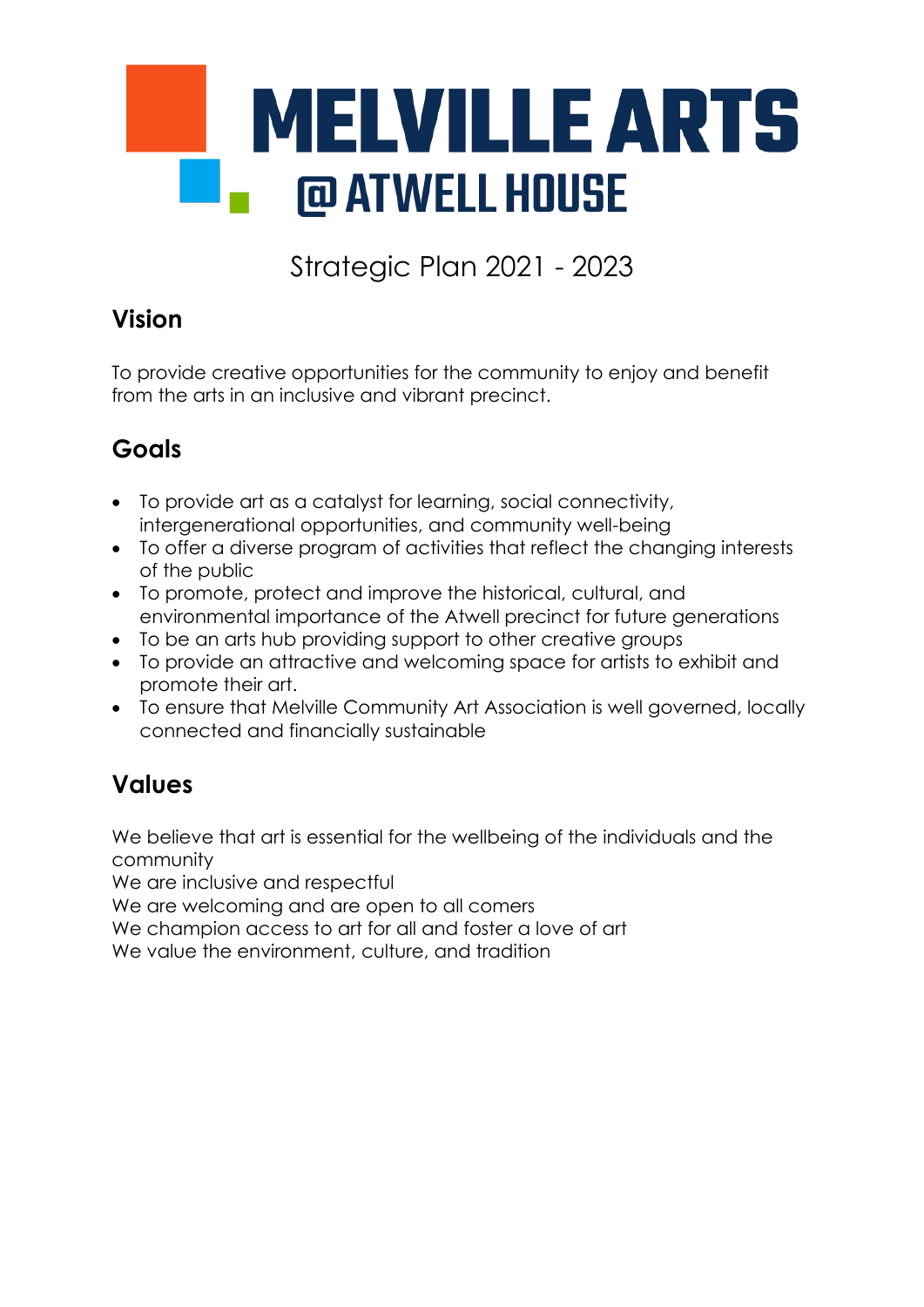## **Our community**

Melville Arts @ Atwell House has over 800 members and provides regular art classes for around 300 individuals each term. Our student range in age from 5 to 95. Many of our regular students have been visiting the centre for more than 20 years. Many of our younger students are following in their parent's footsteps. As well as regular term classes, we offer workshops and short courses in various art forms.

Our teachers are key to our success. They cover many different styles and media including oils, pastels, watercolour, drawing and cartooning. All our teachers are artists in their own right. Many of the workshops are delivered by professional artists sharing their knowledge with the local art groups.

Our centre is home to several groups. The Alfred Cove Art Society meets monthly to host demonstrations, get together to share ideas and socialise. There are around 70 members. The South of the River Potters club has been part of the centre for x years and will continue to be a part of the centre with the building of the new Karlup ceramics studio in 2021. The Atwell Spinners have xx members and meet weekly on the veranda of the house. There are also a couple of small groups who meet weekly to paint together. We have a portraiture group and Sunday life drawing sessions.

In 2021, we will be beginning a new partnership with Melville Cares to provide services for their clients proving art therapy to support inclusiveness, mental wellbeing, and intergenerational connections. We are also in discussion MyLocalMind Inc. and Youth Focus to deliver combined programs from the centre.

Through our Youth Art Awards, we engage with schools across Perth, showcasing the talent of Year 7 – 12 students. We are planning to engage further with our neighbouring primary schools after a very successful exhibition undertaken by Palmyra Primary School in 2020.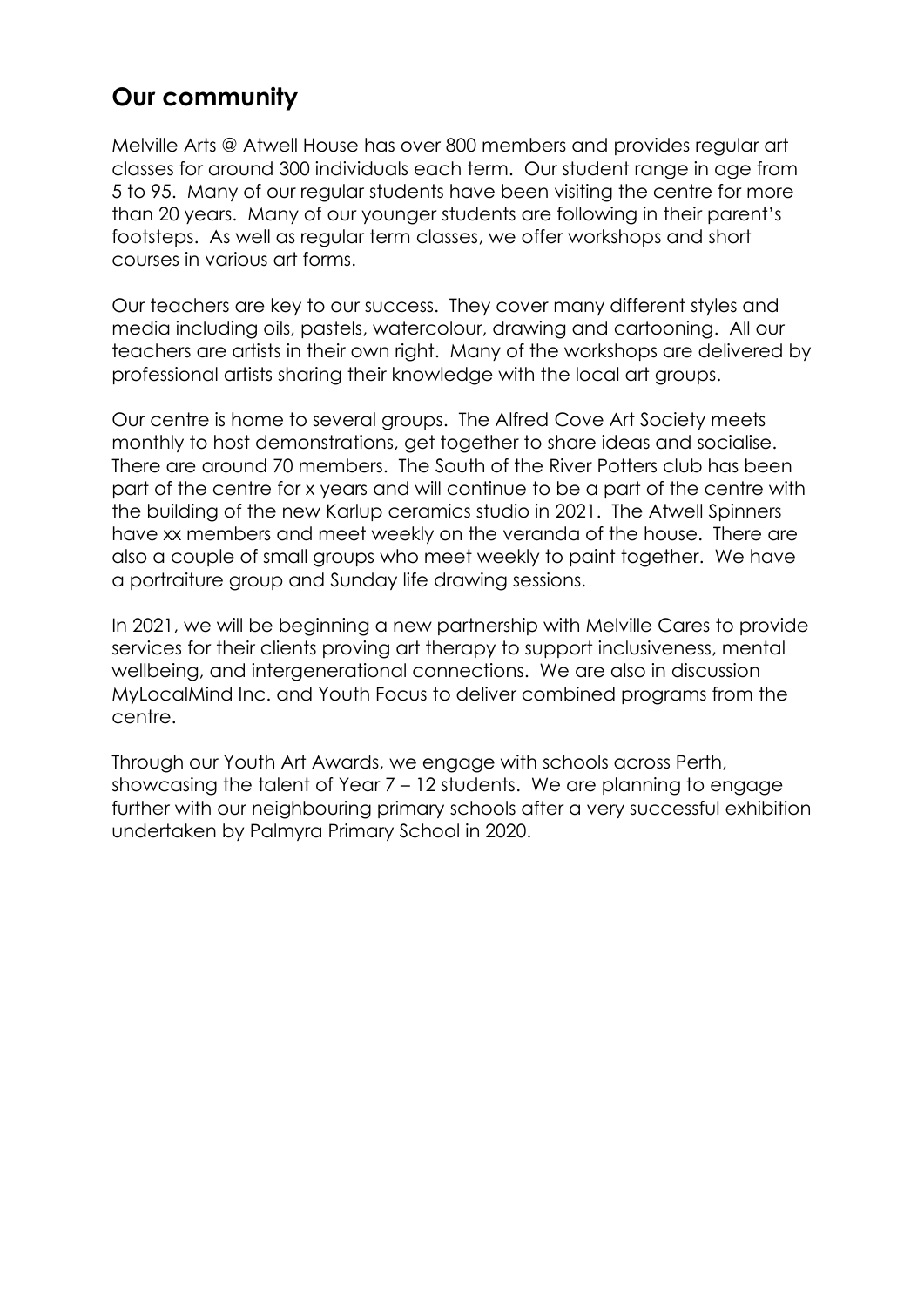## **Our three-year vision**

Atwell Art Centre and Gallery has been operating for over 40 years. Our location is one of our strengths with highway visibility and a heritage building. The lease of the buildings from the City of Melville allows the Melville Community Arts Association to deliver art classes, host art groups and provide access to gallery space for the community.

Our facilities are now showing the effects of age and, over time, have become less suitable for the services we want to deliver. The approval of the new ceramic studio provides an impetus to explore how we aim improve the facilities and create a vibrant community arts precinct. In addition, the City of Melville is currently developing its Attadale and Alfred Cove Foreshore Master Plan of which Atwell Art Centre is a key component. There is a lot of energy within the MCAA to work with stakeholders and partners to develop our facilities to meet community needs into the future. This extends to the Melville Bowling Club to create an active, progressive precinct within the City of Melville

Our long-term goal is to expand and improve the facilities at the site to include new dedicated art teaching studios and a more modern, spacious gallery, in line with the new Karlup ceramics studio to be built by mid-2022 by the City of Melville.

Our immediate priorities are to improve our current facilities as best we can, increase the capacity to better deliver current and new classes and trial new services. We continue to engage community support for the proposed development and undertake active advocacy and fundraising to promote the project. We also continue to work on the partnerships with Melville Cares, Youth Focus, MyLocalMind Inc. and local schools.

We will be offering new classes to meet a broader range of community needs with a specific focus on attracting older teenagers and young adults. We will open the centre to more evening and weekend classes to be more accessible. We will refresh our image and branding and launch a new website to improve our ability to interact with our customers.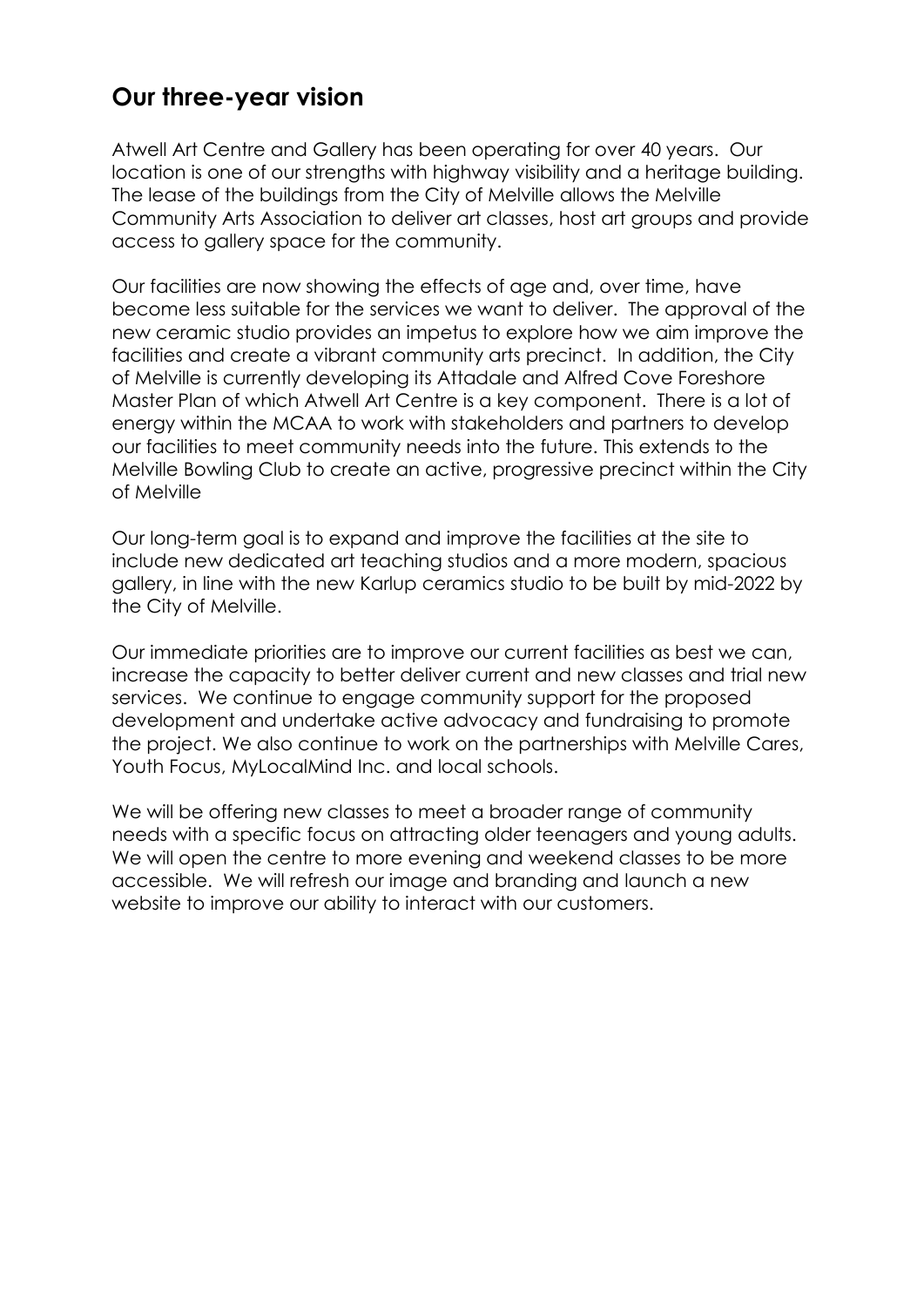# **Our priority areas**

#### **Goal 1: To provide art as a catalyst for learning, social connectivity, intergenerational opportunities, and community well-being**

|           | 2021 Priorities:<br>To trial a partnership with Melville Cares to<br>offer a service for their clients<br>To begin build partnerships with other social<br>organisations to build a program of art<br>therapy and mental health activities that<br>meet their needs                                                                                           | 2022 - 2023 Outcomes<br>We trialled new services<br>to vulnerable groups<br>within the community<br>through our relationship<br>with Melville Cares.<br>We made progress<br>connecting with other<br>organisations |
|-----------|---------------------------------------------------------------------------------------------------------------------------------------------------------------------------------------------------------------------------------------------------------------------------------------------------------------------------------------------------------------|--------------------------------------------------------------------------------------------------------------------------------------------------------------------------------------------------------------------|
| $\bullet$ | <b>2022 Priorities</b><br>To formalise our relationship with Melville<br>Cares and build a program of activities<br>To develop relationships with Youth Focus<br>and MyLocalMinds Inc. to trial programs to<br>support good mental health<br>To showcase the value of art therapy and<br>mental health initiatives and the well-being<br>benefits it provides | 2022 - 2023 Outcomes<br>Art therapy/creative<br>expression is embedded<br>in our offer<br>We will have an offer for<br>adolescents<br>Our new partnerships are<br>functional, and programs<br>have been activated  |
|           | <b>2023 Priorities</b><br>We will build on our trial programs to offer an<br>effective program to support community<br>well-being                                                                                                                                                                                                                             | 2022 - 2023 Outcomes<br>We are known as a place<br>that offers community<br>inclusion                                                                                                                              |

### **Goal 2: To offer a diverse program of activities that reflect the changing interests of the public**

| <b>2021 Priorities</b> |                                                | 2022 - 2023 Outcomes       |  |
|------------------------|------------------------------------------------|----------------------------|--|
|                        | • To review our offer in the context of member | We will offer some classes |  |
|                        | and stakeholder feedback and identify new      | in broader arts topics.    |  |
|                        | opportunities                                  | We will have a new         |  |
|                        | To review our marketing and                    | website in place to        |  |
|                        | communication strategy to improve our          | ensure better              |  |
|                        | engagement across with customers,              | engagement with our        |  |
|                        | members, and stakeholders                      | customers and              |  |
|                        |                                                | stakeholders.              |  |
|                        |                                                |                            |  |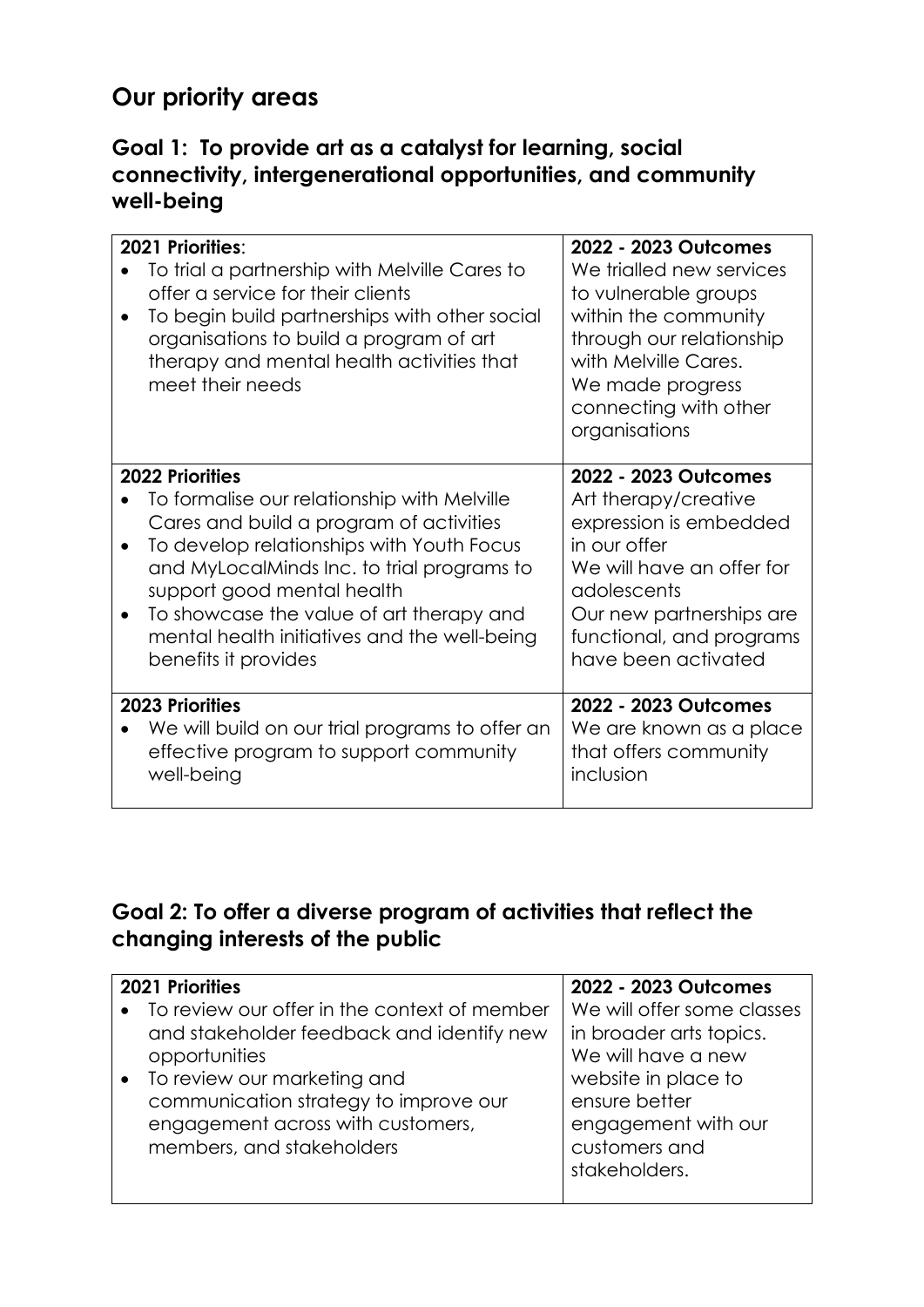| $\bullet$ | <b>2022 Priorities</b><br>We will develop better networks and<br>community engagement as a result of<br>improved marketing.<br>To broaden our range of classes to provide<br>services relevant to late teens and young<br>adults.<br>We will engage with the City of Melville's<br>development and delivery of their cultural<br>plan to meet some of the community needs | 2022 - 2023 Outcomes<br>We are offering a<br>broader range of classes.<br>We will have contributed<br>to improving access to<br>arts in our region. |
|-----------|---------------------------------------------------------------------------------------------------------------------------------------------------------------------------------------------------------------------------------------------------------------------------------------------------------------------------------------------------------------------------|-----------------------------------------------------------------------------------------------------------------------------------------------------|
|           | <b>2023 Priorities</b><br>We will undertake research on current<br>community needs.<br>We will work to increase the involvement of<br>diverse cultural groups in our area.                                                                                                                                                                                                | 2022 - 2023 Outcomes<br>Melville Arts is known for<br>the interesting and<br>changing offering across<br>many arts areas.                           |

### **Goal 3: To promote, protect and improve the historical, cultural, and environmental importance of the Atwell precinct for future generations**

| $\bullet$ | 2021 Priorities:<br>To develop and improve our facilities allow<br>us to achieve our vision by actively seeking<br>and pursuing opportunities to access<br>funding for development.<br>To be a significant participant in the<br>development of the Attadale Alfred Cove<br>Foreshore Master Plan.                                                                | 2022 - 2023 Outcomes<br>We will have identified<br>funding for upgrading<br>our facilities and will<br>ensure Atwell House<br>needs are included in the<br>Foreshore plan.  |
|-----------|-------------------------------------------------------------------------------------------------------------------------------------------------------------------------------------------------------------------------------------------------------------------------------------------------------------------------------------------------------------------|-----------------------------------------------------------------------------------------------------------------------------------------------------------------------------|
| $\bullet$ | <b>2022 Priorities</b><br>We will continue pursuing funding for an<br>upgrade to the centre working with COM,<br>State and Federal governments and further<br>build community support for the precinct.<br>We will maintain or engagement with<br>relevant authorities to have a voice in future<br>plans for local infrastructure such as access<br>and parking. | 2022 - 2023 Outcomes<br>We will have a<br>commitment for funding<br>of the improvements in<br>the 22/23 budget.                                                             |
|           | <b>2023 Priorities</b><br>We will continue to engage with other local<br>organisations to further develop the precinct<br>and identify opportunities to enhance the<br>local environment                                                                                                                                                                          | 2022 - 2023 Outcomes<br>Melville Arts @ Atwell<br>House is a valued and<br>effective contribution to<br>life in the area and is<br>known for its community<br>contribution. |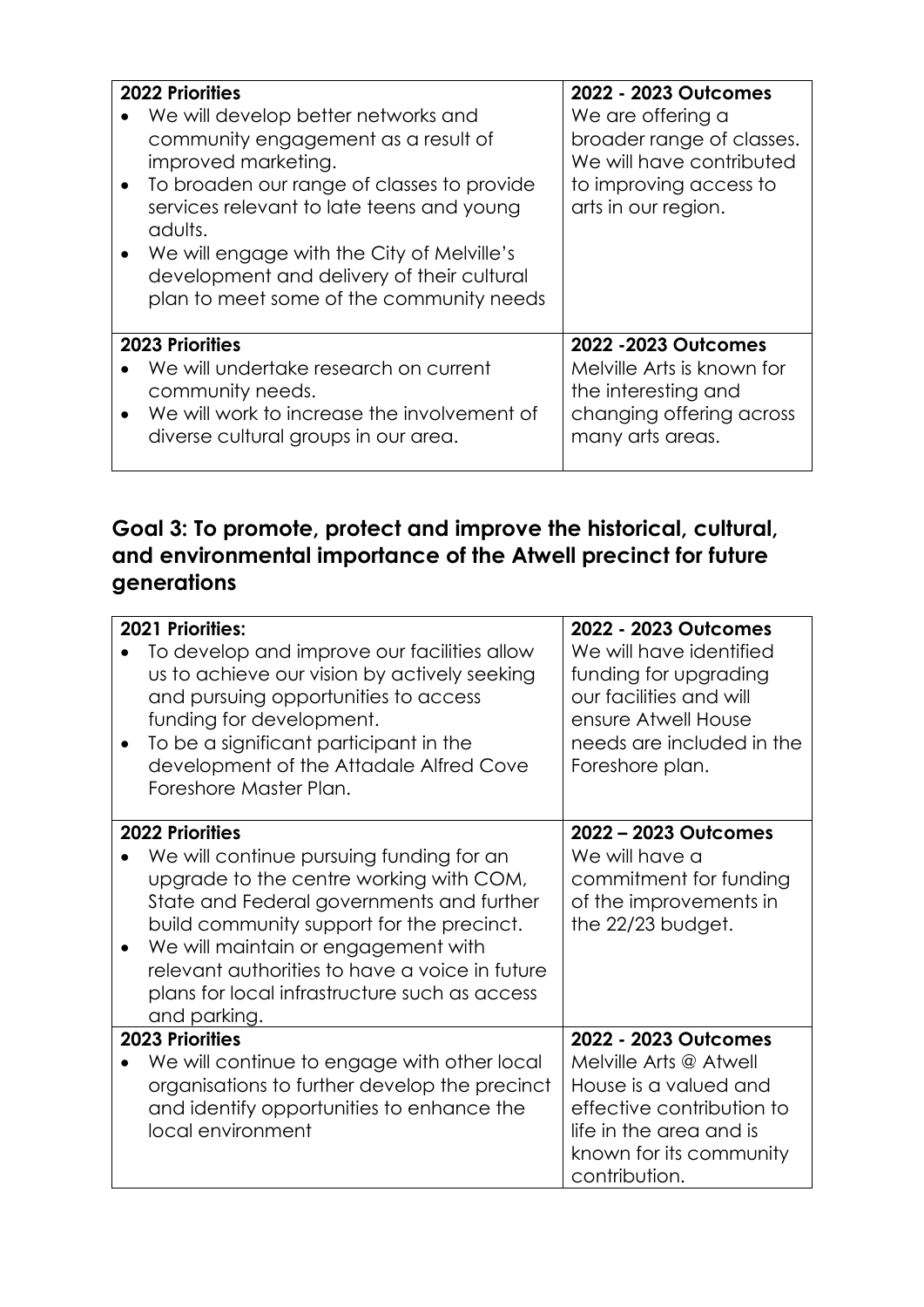### **Goal 4: To be an arts hub providing support to other creative groups**

| <b>2021 Priorities:</b>                                                                                                                                                                                                        | 2022 - 2023 Outcomes                                                                                                                                                                                          |
|--------------------------------------------------------------------------------------------------------------------------------------------------------------------------------------------------------------------------------|---------------------------------------------------------------------------------------------------------------------------------------------------------------------------------------------------------------|
| Review our relationship with current groups<br>that are based in the Atwell arts precinct<br>and clarify their needs so that we can work<br>together more productively<br>More formally engage with the schools in the<br>area | The new Karlup ceramic<br>studio will be<br>incorporated into our<br>management in<br>cooperation with SOTRP.<br>We have begun to<br>identify and build<br>relationships with<br>compatible<br>organisations. |
| <b>2022 Priorities</b><br>Review membership for both individuals and<br>group members to ensure we are providing<br>value and benefits.<br>Continue to work with schools to support<br>access to the arts.                     | 2022 - 2023 Outcomes<br>We will have new groups<br>finding a home at the<br>Atwell arts precinct.<br>We will have supported<br>some arts activities in<br>schools                                             |
| <b>2023 Priorities</b><br>We will continue to engage across the<br>community to help improve access to art for<br>all including diverse cultural and arts groups.                                                              | 2022 - 2023 Outcomes<br>We have a strong<br>network across the arts<br>sector and provide<br>resources and support for<br>other community groups                                                              |

## **Goal 5: To provide an attractive and welcoming space for artists to exhibit and promote their art.**

| $\bullet$ | 2021 Priorities:<br>Benchmark our gallery costs against other<br>venues to ensure we are providing value for<br>our customers<br>Build relationships with community art groups<br>in the regions that might wish to hold Perth<br>based exhibitions | 2022 - 2023 Outcomes<br>Our gallery is attracting<br>new clients and<br>exhibitions and offers a<br>more flexible exhibition<br>space. |
|-----------|-----------------------------------------------------------------------------------------------------------------------------------------------------------------------------------------------------------------------------------------------------|----------------------------------------------------------------------------------------------------------------------------------------|
|           | <b>2022 Priorities</b>                                                                                                                                                                                                                              | 2022 - 2023 Outcomes                                                                                                                   |
| $\bullet$ | We will trial different costing options to                                                                                                                                                                                                          | The gallery is better                                                                                                                  |
|           | encourage a greater diversity of exhibitors                                                                                                                                                                                                         | known, and we have a                                                                                                                   |
| $\bullet$ | We will build the skills of our staff and                                                                                                                                                                                                           | growing mailing list of                                                                                                                |
|           | volunteers in managing exhibitions                                                                                                                                                                                                                  | clients.                                                                                                                               |